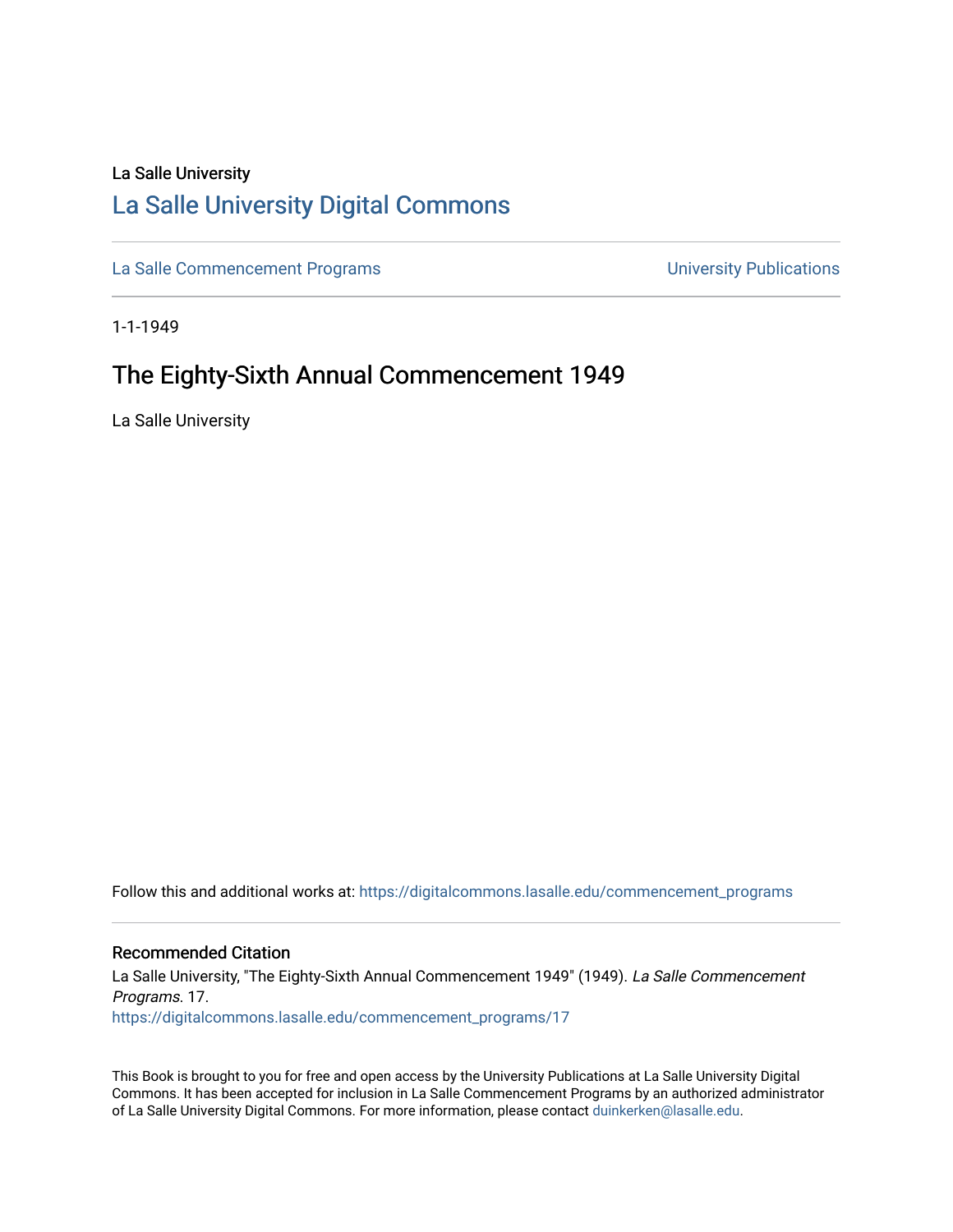THE EIGHTY-SIXTH ANNUAL

Commencemen<sup>t</sup>

## LA SALLE COLLEGE

Philadelphia



## McCARTHY STADIUM

Wednesday Evening, June 15, 1949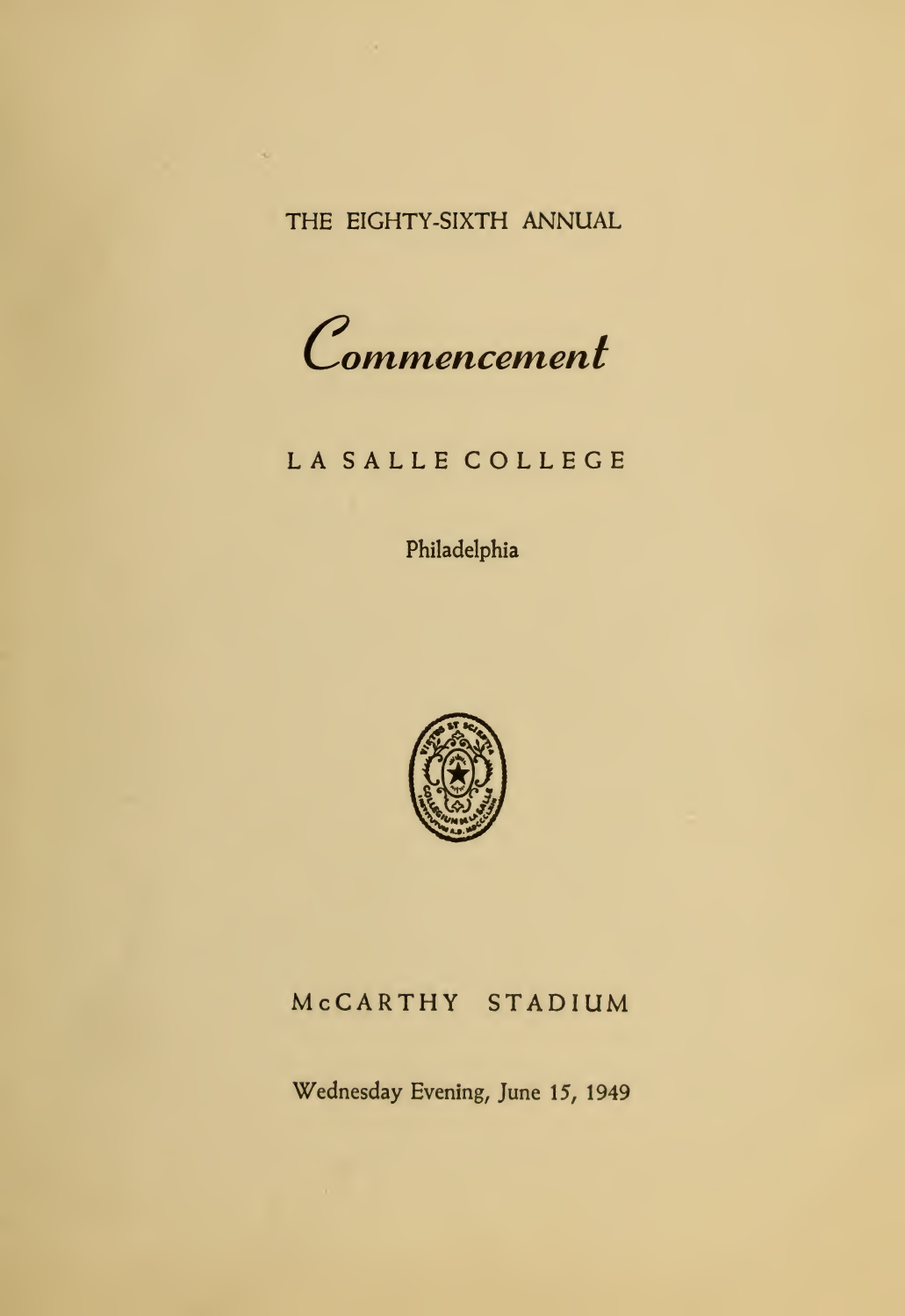Digitized by the Internet Archive in 2012 with funding from LYRASIS Members and Sloan Foundation

http://archive.org/details/eightysixthannuaOOunse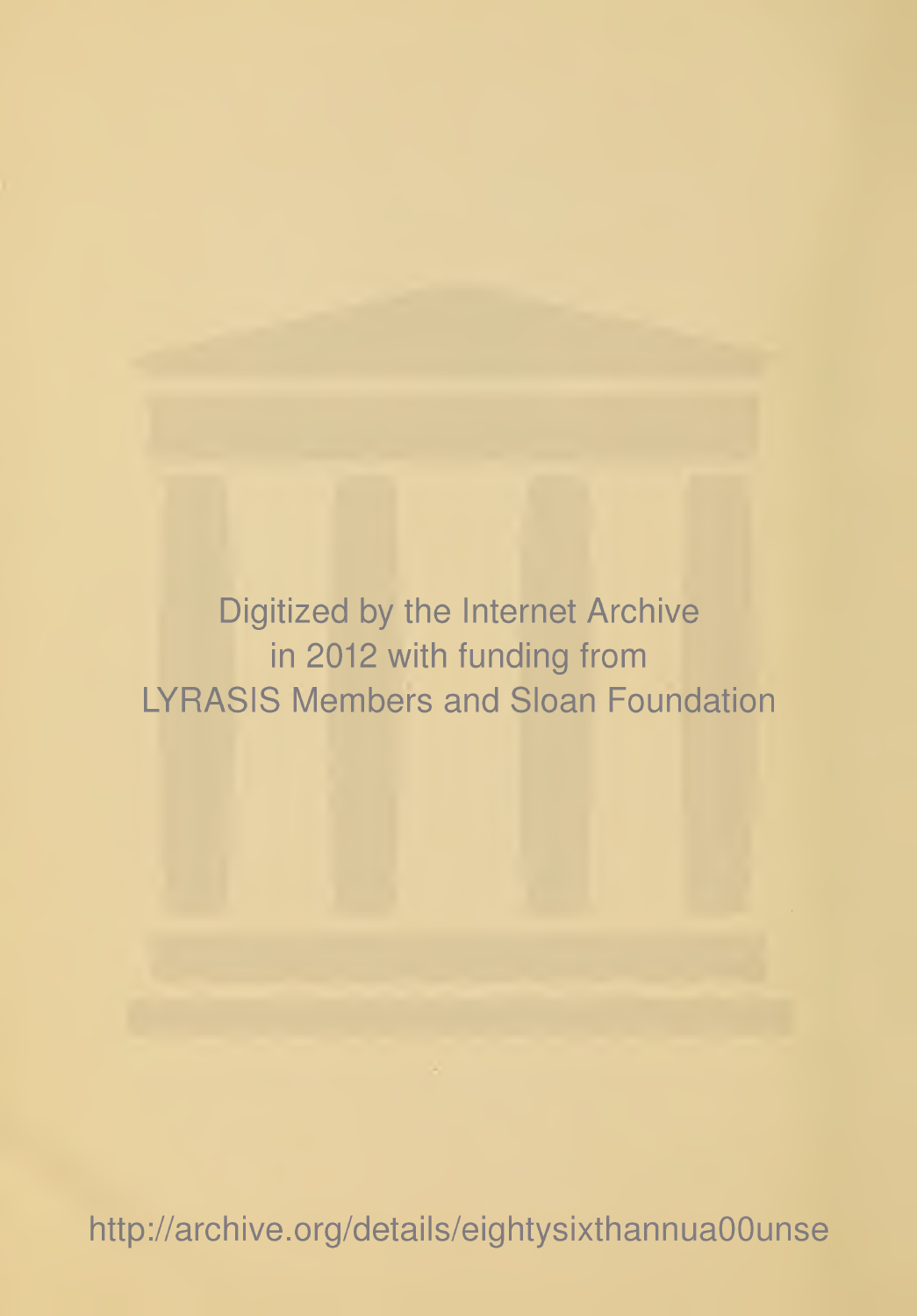## PROGRAM

PROCESSIONAL: Coronation March ....................... Meyerbeer

## THE INVOCATION

# THE PRESENTATION OF THE CANDIDATES Brother E. Stanislaus, F.S.C., Ph.D.

#### Dean

THE CONFERRING OF DEGREES IN COURSE Brother G. Paul, F.S.C., Ph.D., LL.D. President

favorite Melodies Herbert

## THE AWARDING OF PRIZES

A GRADUATE SPEAKS John Joseph Beaty

Alternate Speaker, James Quinn Harty

(The audience will please stand for the procession and remain standing during the "Star Spangled Banner" and the Invocation.)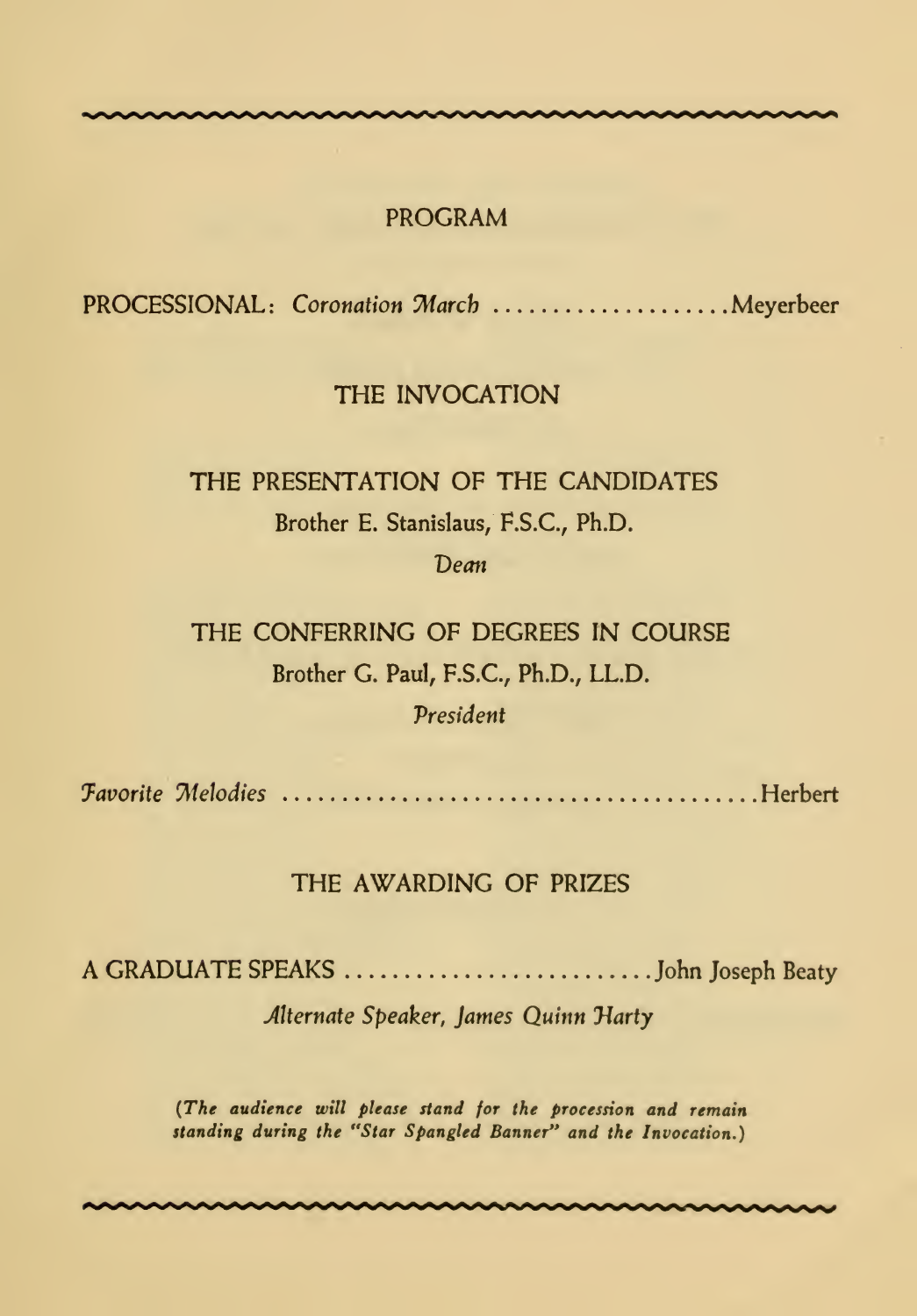## THE CONFERRING OF HONORARY DEGREES

Doctor of Science Frederick Charles Scholler John Milton Fogg, Jr.

Doctor of Pedagogy Brother Azades Gabriel, F.S.C.

## THE COMMENCEMENT ADDRESS

John Milton Fogg, Jr., Ph.D. Vice-Vrovost University of Pennsylvania

## THE BENEDICTION

RECESSIONAL: March from Tannbauser ..................... Wagner

(Music under the direction of Mr. Bernard Cortese.)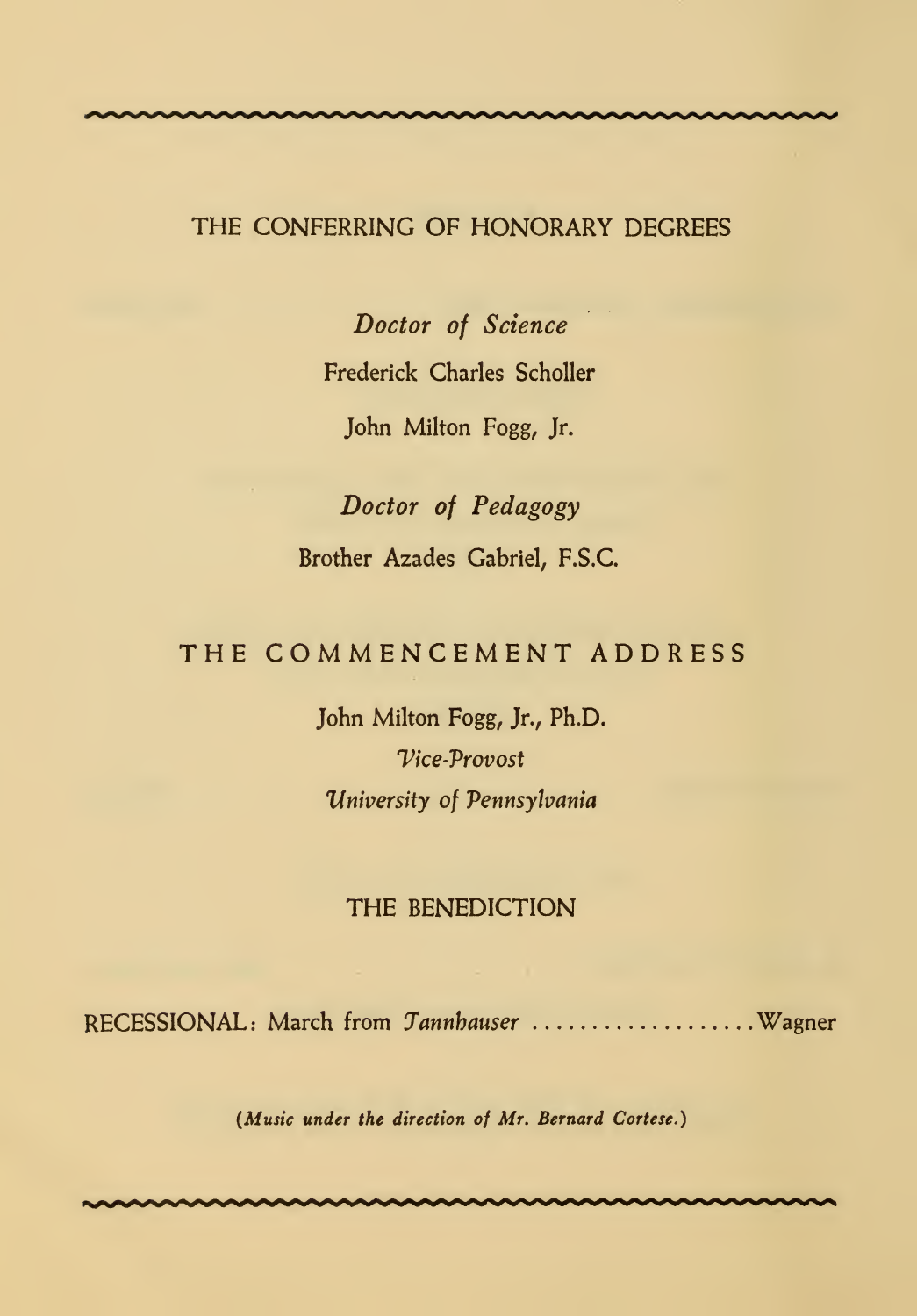## BACHELOR OF SCIENCE

Maxima Cum Laude Joseph Charles Eckert, Jr.

Magna Cum Laude

John Anthony Lynch John Patrick Ryan

John Michael Connor Samuel John Ranieri

## Cum Laude

Patrick Joseph Breslin Joseph John Eberle, Jr. Alexander D. Caro John Joseph Guerin Thomas Joseph Dougherty Carmen Joseph Spinelli

Charles Aston Tocknell

John Quincy Adams Alexander Edward Adomaitis Albert John Bandosz John Boleslaus Barczak James Francis Barr John E. Barry John Dominic Bernetich John Ludwig Biehl John James Blessington George Martin Boraske Charles A. Bosch Robert Justin Boyle Paul Francis Brown Thomas Patrick Browne, Jr. Charles William Brownholtz Arnold Aloysius Bulterman Joseph Charles Byrne Joseph John Cannon Thomas Joseph Cassedy Kevin Joseph Cassidy Stephen Michael Cassidy Dominic Vincent Catrambone Louis Edward Celani Vincent Frank Cerchiara

John Francis Collins, Jr. Daniel Joseph Conlin Robert Joseph Connelly Thomas Roderick Convey Henry Joseph Costello, Jr. Thomas Joseph Cullen James John Cunningham, Jr. William John Curran Carmine Frederick Daiutolo William J. Del Gross W'illiam John Dennehy Theodore Wilson Dent, Jr. Francis Xavier Devine Francis Michael Dixon Joseph Francis Dolan Frank Louis Donahue Stephen Joseph Duda Joseph John Dugan, Jr. John Sydney Duke Richard Eugene Everman Charles Patrick Fagan William Joseph Farrell James Arthur Fasel Richard Joseph Ferrick Thomas Patrick Ferris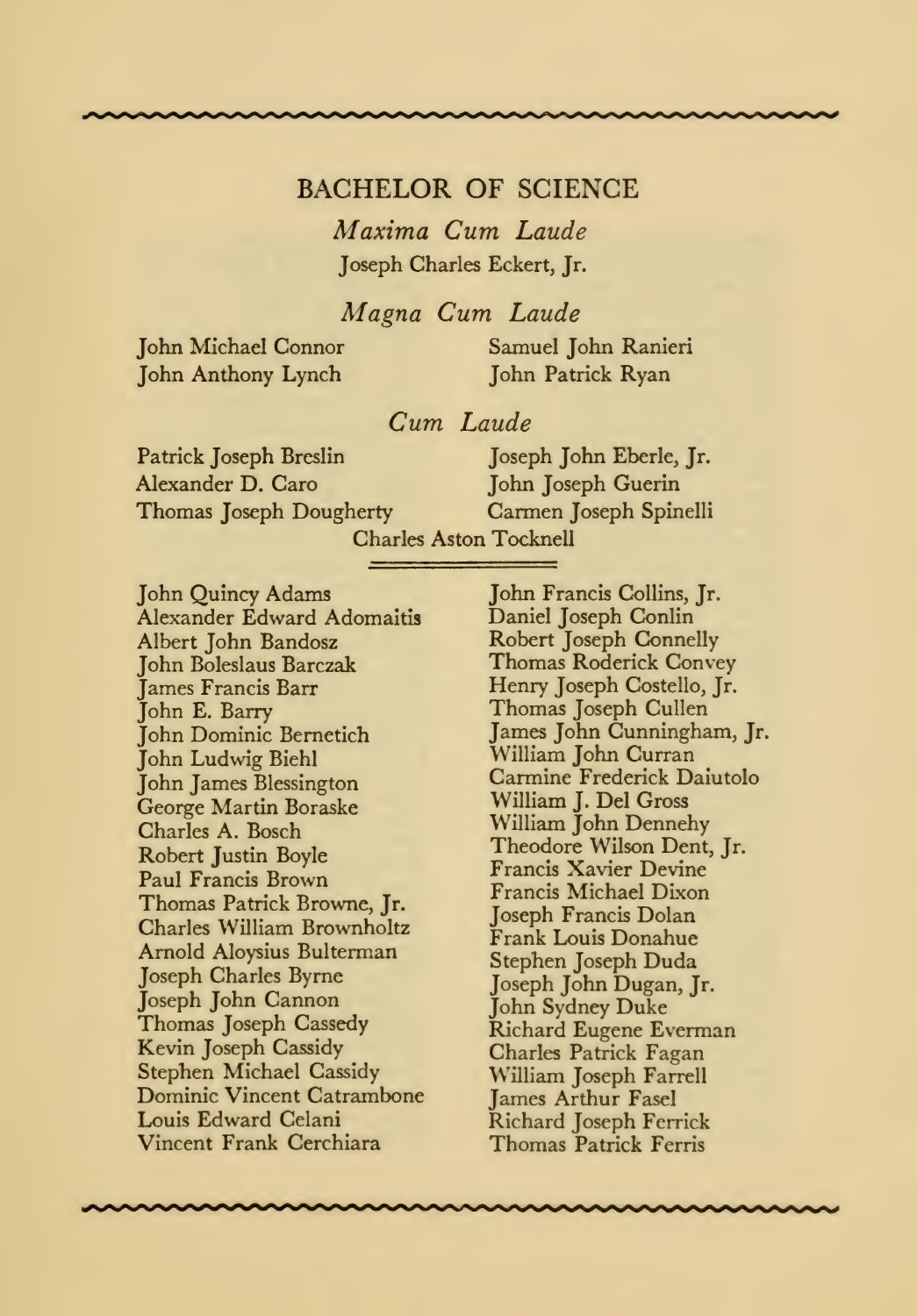## BACHELOR OF SCIENCE

George Joseph Ferry George Joseph Fetters William Joseph Finegan Joseph Paul Fitzgerald William Thomas Fitzgerald John Robert Fleming William Daly Fletcher Robert Joseph Foster Thomas Michael Foy Andrew Thomas Gallagher Daniel Francis Gallagher Daniel Joseph Gallagher John Gerard Gallagher John Joseph Gallagher John Raphael Gallagher John Joseph Garrity, Jr. James Francis Garvin Martin William Gehlhaus William John Geiger Leo Thomas Gentile Paul Edward Gillespie Henry Peter Gillingham Joseph Leon Goelz Edward Joseph Grady, Jr. Joseph Gerard Greenberg Vincent Joseph Gudijonis Harry Joseph Hagan Francis Emanuel Halloran John Michael Halloran Richard Joseph Harper, Jr. Francis Joseph Heck James A. Hinchey, Jr. Joseph Francis Hinchey Louis George Hines Francis Henry Hoffbauer Thomas Bernard Howley Joseph Robert Huck David Martin Hunt James Marcellus Jesberger James Edward Johnson

James William Jones Charles Edward Joseph Robert Francis Joynes George Wing Jung William Joseph Kane Louis Marian Kaniecki James Edward Keashon John Francis Keebler, Jr. George Thomas Keeley Leo Philip Kelly Peter Joseph Kelly, Jr. Philip Francis Kelly Vincent Joseph Kelly Daniel Joseph Knaebel Robert De Haven Koecher Henry Leo Labedziewicz George Lapihuska John Joseph Lawn Henry Tilo Lentzsch Martin Louis Leonard James Joseph Levis Bernard Charles Lindinger Joseph George Lutek John Jacob Luxemburger William John Lynch James Paul McConnell James Paul McCool James Francis McCrossen, Jr. Joseph Francis McDermott Lawrence David McDonald James Joseph McDonnell William Joseph McDonnell William Joseph McFeeters, Jr. Paul Gerald McGinnis George Philip McGovern Joseph Lawrence McLaughlin Charles Edward McShane Vincent Joseph McShane John Joseph MacDonald, Jr. William Francis MacMullen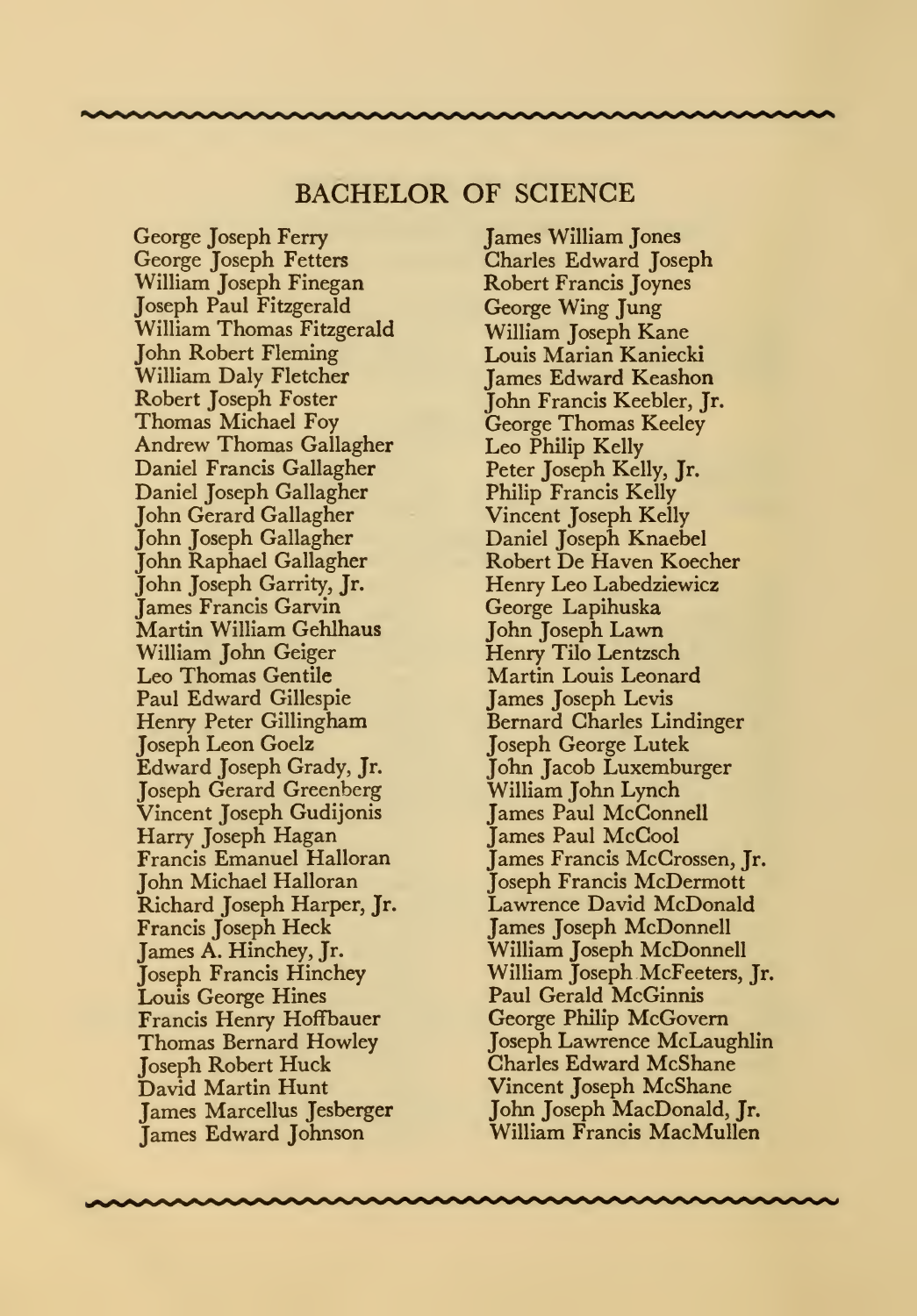## BACHELOR OF SCIENCE

Joseph Austin Magrath James Joseph Maguire Ferdinand Francis Maloney William Joseph Manson, Jr. Joseph Gerard Markmann Frank Walter Marte Henry Victor Martin Harry Joseph Mason, Jr. Arthur William Massimiano Frank George Matejik John Patrick Meehan Matthew Leo Meehan Joseph Paul Melvin Charles John Micsko, Jr. Joseph John Miele Edward Ignatius Moore John Edward Moore John Francis Moross Daniel Anthony Morris, Jr. John F. Morrissey Joseph Charles Mulholland Edward Stephen Nederostek Michael Francis Newell, Jr. Joseph Thomas News Charles Michael Nickel Albert Anthony Nicolo Thomas John Niessen Charles Anthony O'Brien Walter G. O'Connell Robert Bernard O'Connor James Joseph O'Neill, Jr. Leonard Stanley Onichimowski John Anthony Pagliei Camillo William Pedicone Thomas Leonard Pepper, Jr. John Charles Plunkett Joseph Aloysius Plunkett John Francis Power James Joseph Quigley Thomas Martin Redanauer

Glendon Edward Robertson, Jr. John Michael Robinson John Christopher Rosania Albert William Rostien William Aloysius Rothwell, Jr. Lawrence Eugene Rush, Jr. John Joseph Ryan Thomas Joseph Ryan, Jr. Nicholas Richard Sacchetti Stephen Andrew Schell Francis William Schluckebier Gerard John Schorn Richard Edward Schoultz Francis Joseph Scully, Jr. Carl W. Sharer, Jr. Frederick Joseph Simmons Charles B. Simpson Charles Ruch Smith Eugene Joseph Smith John Casimer Stankiewicz, Jr. Edward Anthony Stanton Salvatore Joseph Stea James Joseph Stokes Joseph E. Thiel James Chestnut Thomson Edward George Titterton, Jr. Charles Domenic Tomeo Peter John Trainor Charles Joseph Trois Stanley Joseph Trzcinski Robert George Tully Thomas Elegio Varrone Dominick Philip Viggiano Charles Francis Walsh William Anthony Walsh James Vincent Wilkinson Frank Charles Yoder Thomas Francis Zarrilli Charles Francis Zarroli Wilmer M. Ziegler, Jr.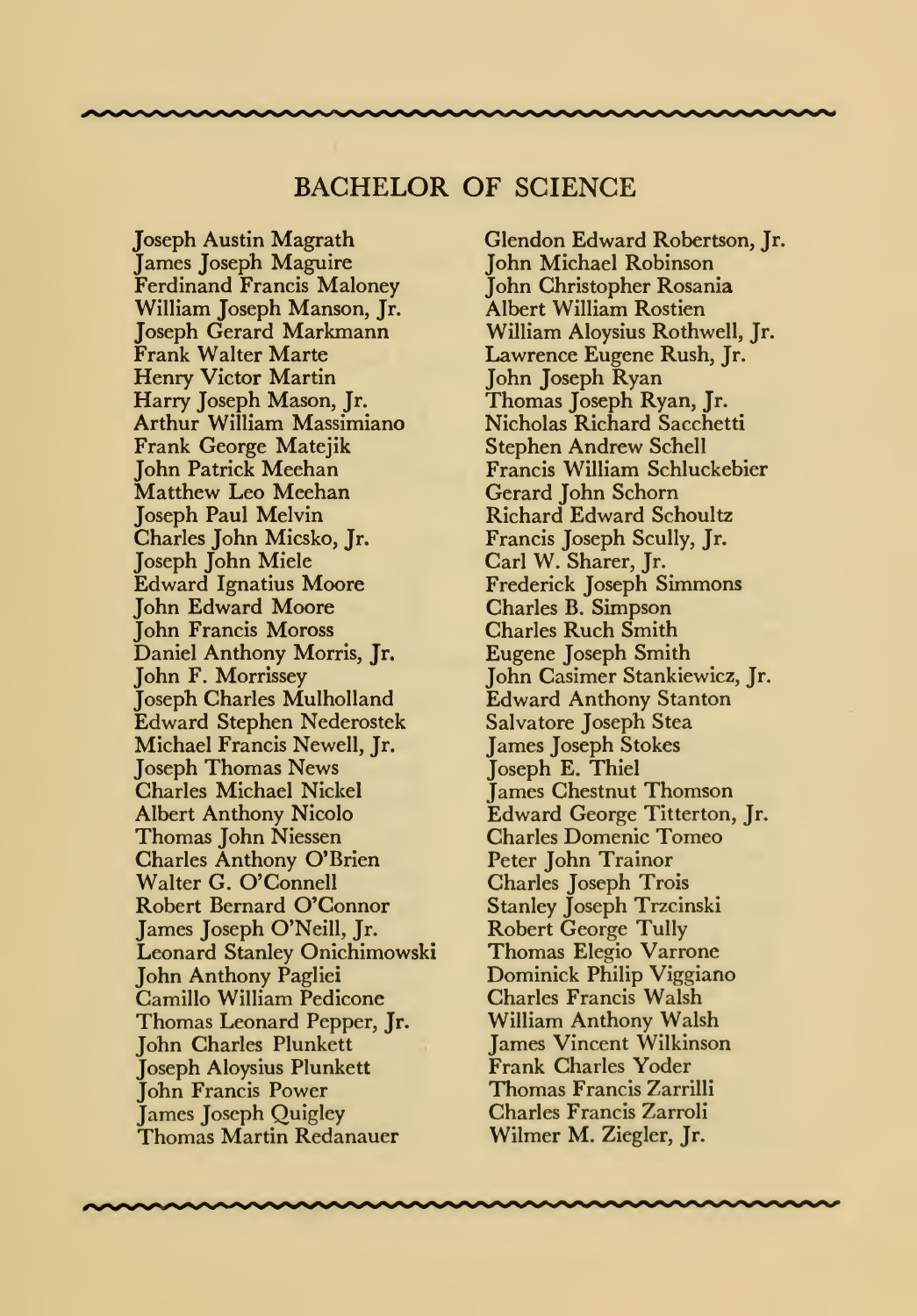## BACHELOR OF ARTS

Maxima Cum Laude Richard Joseph Lloyd

Magna Cum Laude

Joseph Louis Battaglini John Cyril Nolan

Robert Emmett McDonough Stanley Joseph Kopacz Emanuel Michael Renzi

Donald John Yates

## Cum Laude

William Francis Xavier Coffey John Maicher Larry Havelock Jackson<br>Robert Francis McMackin

Alvernon Herbert Thomson Francis Joseph Walton

Adam Theodore Alachnowicz Carmen Anthony Alfieri Albert Frederick Alio Anthony Joseph Amato Paris Louis Arabellas Harry Thomas Arton Ellwood Lawrence Barrett, Jr. John Joseph Beaty Joseph William Berenato, Jr. William Lawrence Berry William Stanley Billings William Henry Blankfield, Jr. Raymond J. Bott Angelo Ralph Branca Willis Frederick Braun

Richard Francis Bridgeford Walter John Brough Joseph Anthony Browne Leo Joseph Bulterman Thomas Francis Burke John James Burns Joseph Stephen Burns Robert Eugene Casillo John Gilbert Cassidy William Francis Cassidy Nunzio S.Colletti Joseph Patrick Coogan Jerome Ira Cook Raymond James Corbett Andrew Anthony Corea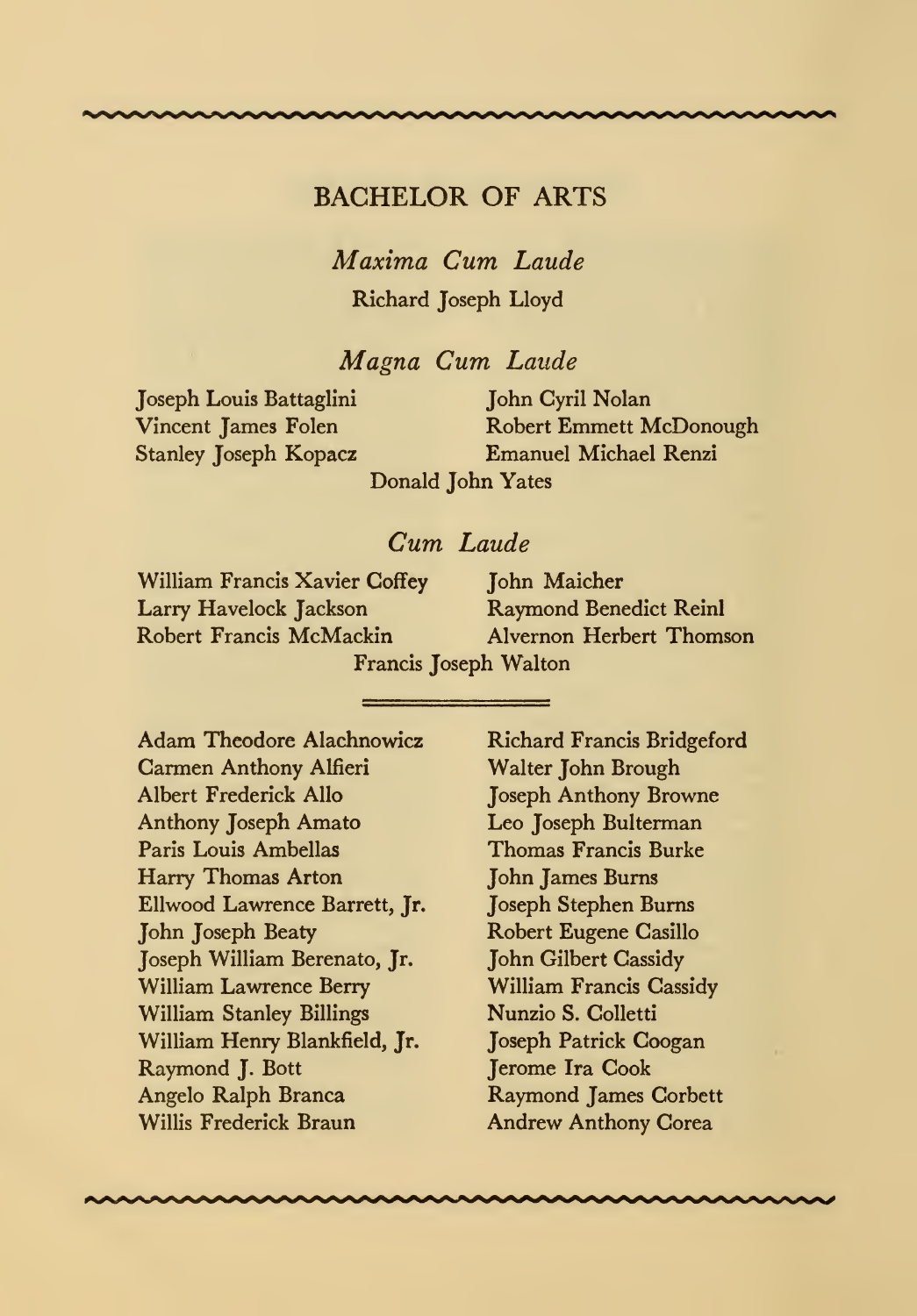## BACHELOR OF ARTS

Eugene Richard Cotter Henry Frank Czupich Charles Clifton Daniels Mitchell David Charles Mark Day James Joseph Devlin Frank Andrew Dold Louis Paul Domingues William Augustine Dondero Charles Edward Dougherty Thomas Francis Drake Anthony Joseph Durkin John Henry Emore, Jr. James Thomas Erb John Herbert Evans Thomas William Fairbrother Theodore Joseph Farrell Aldo William Fedeli Attilio William Fedeli John Francis Fisher George William Floyd, Jr. Victor Alexander Folen **Jacob Fox** Edward Paul Frunzi Cornelius Thomas Gaffey James Michael Gallagher William M. A. Gibbons Gerald Anthony Gleeson Herbert Gerald Goldman Francis John Gorman Mario Nicholas Grimaldi Anthony Richard Gringeri Melvin Garth Grizzard William James Groetsch

Carmen Francis Guarino Henry John Gunther Francis Robert Hagerty William Robert Handforth James Quinn Harty Charles George Heil, Jr. Matthew Joseph Hession William Joseph Hodgson Matthew Thomas Horan Edward John Ickinger Hillery Albert Johnston Edward Francis Jones, Jr. Daniel Howard Kane Joseph Frederick Keiser James Francis Kelly John Joseph Kennedy Joseph Leo Kennedy David Joseph Kerr Raymond Joseph Kinniry William Francis Kullman Anthony Joseph Lavery David Lawrence Francis Joseph Leahy Paul John Leonard Thomas Richard Linton Francis Andrew Livolsy Bernard Thomas Loftus William Aloysius Lynch Frank John Lyons, Jr. Charles Joseph McArdle Harry Carl McCann Charles Joseph McCloskey Andrew Bartholemew McCosker, Jr.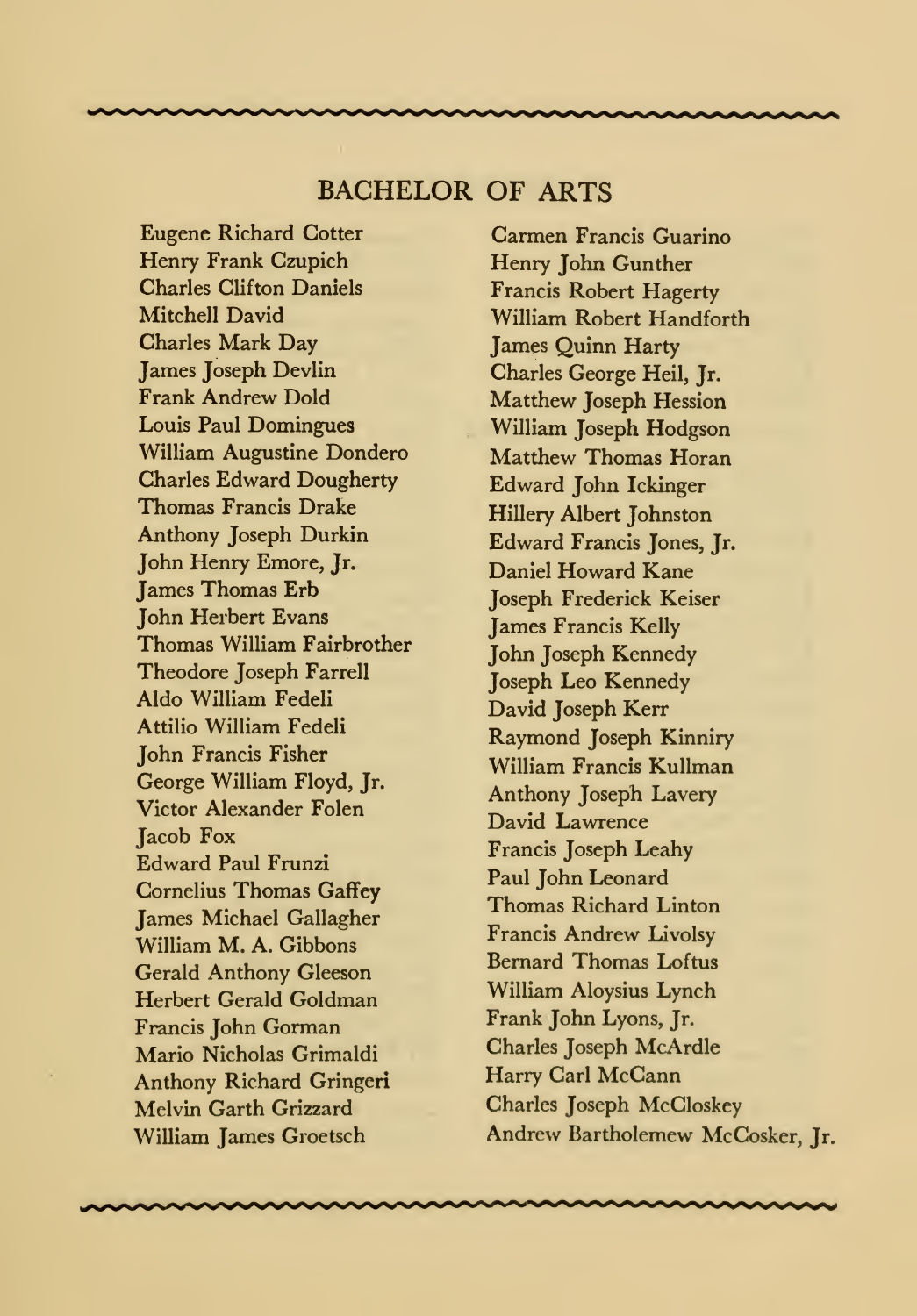## BACHELOR OF ARTS

William Joseph McCracken Myles Stanton McDonnell Francis Joseph McEldowney John Aloysius McGinty, Jr. Richard Cornelius McGroarty John Leo McHale William John McLaughlin Edward Lindsay Augustine McQuaid Walter James Malloy Joseph P. Mangeruga, Jr. Paul Peter Mazza John Leonard Mintzer Lawrence Henry Monaco Joseph Patrick Mooney, Jr. Louis Morgenstern John Gerard Morrison Edward Marion Murawski Edward Joseph Murphy, Jr. John Joseph Myers John Thomas Nolan Thomas Joseph Noone John R. Norpel Gerald Paul Nugent Charles John O'Donnell Harry Joseph O'Donnell Eugene Francis O'Neill Herbert Thomas Picus Alfred B. Piotrowski Ladislaus Stanley Piotrowski Alphonse William Pitner Walter Richard Poltorak Thomas Bernard Quaid Francis Anthony Quindlen

Thomas Joseph Quinlan John Joseph Quinn Herbert Rolland Irving Meyer Rush William Francis Ryder, Jr. Francis Joseph Salley William Francis Saponaro Charles William Scarpa Carl Harmer Schmittinger John Joseph Schnepp William Charles Schrandt, Jr. Chester E. Smith John Christopher Smith Charles Warren Snyder Richard Ferdinand Strosser William P. Sukosky William Harrison Tennant John Joseph Thompson James Joseph Tompkins Joseph John Tylkowski James Daniel Tynan Louis X. Viggiano Eugene Francis Volz Charles Patrick Walker, Jr. George W. Weakland Clarence Webb Joseph Aloysious Williams Mitchell Joseph Yanak Edward John Yurkonis Michael Joseph Zappitelli Francis Louis Zarrilli Francis Henry Zarzecki John Richard Zrada